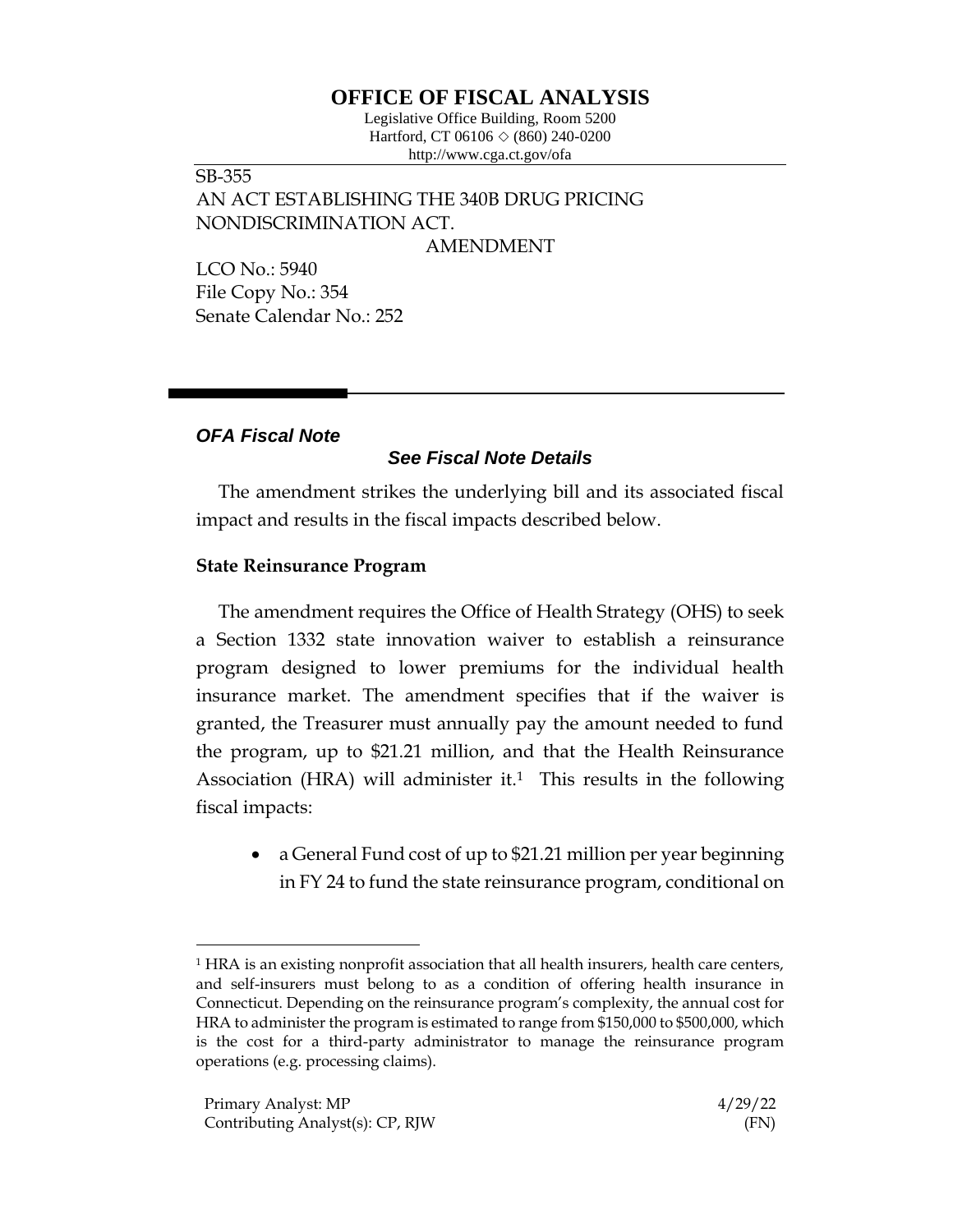a federally approved 1332 waiver being in place,

- a cost to OHS of at least \$100,000 in FY 23 for a consultant to apply for the waiver,
- an annual revenue gain of federal funding, beginning in FY 24 or later, and
- a potential change to state insurance premiums tax revenue.

Generally, Section 1332 waiver programs generate significant new state revenue from the federal government (known as "pass-through" funding) which can partially fund a state's program. The actual revenue gain will depend on how much the program reduces federal premium tax credits for Connecticut Health Insurance Exchange enrollees.2 Any such revenue would be received annually while the waiver was in effect, after the waiver was applied for and approved.

A reinsurance program may change the total amount of net direct premiums written in Connecticut, and through that, may change collections of the state's 1.5% insurance premiums tax. Lower direct written premiums, due to per-policy cost reductions from reinsurance, would proportionately lower tax revenue, but increased enrollment, due to lower prices, may offset any such direct written premium reductions. The Department of Revenue Services collected \$202.3 million from the Insurance Premiums Tax in FY 21; it is uncertain how much of that revenue is from policies that could be affected by the reinsurance provision under the amendment.

### **Pharmacy Benefit Managers (PBM) Report**

The amendment also results in a potential cost of up to \$500,000 to the Insurance Department in FY 23. The amendment requires the Insurance Department (DOI) to prepare and submit a report to the Insurance and Real Estate Committee by January 1, 2023, which must

<sup>2</sup>[https://www.cms.gov/CCIIO/Programs-and-Initiatives/State-Innovation-](https://www.cms.gov/CCIIO/Programs-and-Initiatives/State-Innovation-Waivers/Section_1332_State_Innovation_Waivers-#Application%20Tools%20and%20Resources)[Waivers/Section\\_1332\\_State\\_Innovation\\_Waivers-](https://www.cms.gov/CCIIO/Programs-and-Initiatives/State-Innovation-Waivers/Section_1332_State_Innovation_Waivers-#Application%20Tools%20and%20Resources) [#Application%20Tools%20and%20Resources](https://www.cms.gov/CCIIO/Programs-and-Initiatives/State-Innovation-Waivers/Section_1332_State_Innovation_Waivers-#Application%20Tools%20and%20Resources)